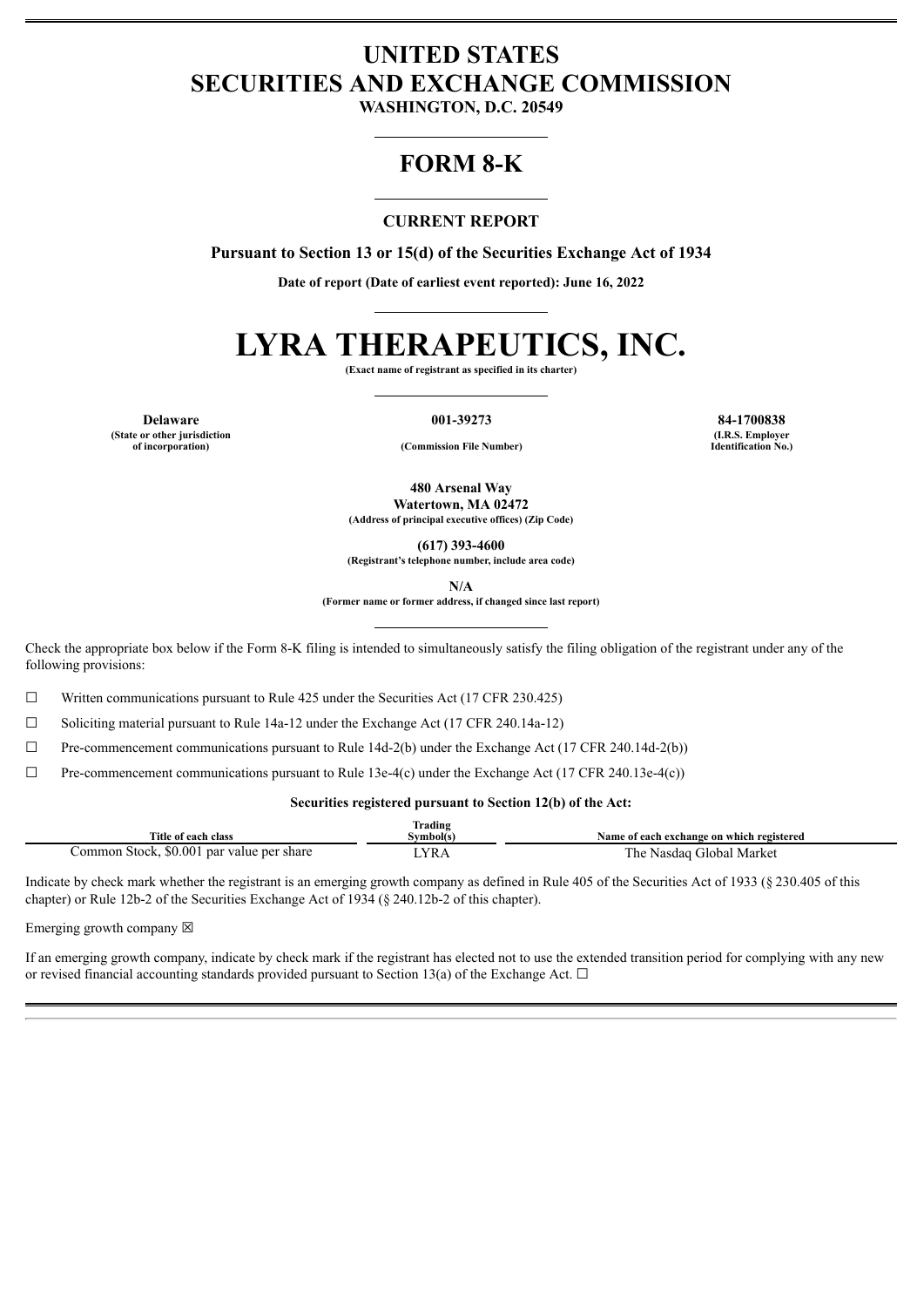#### **Item 5.07. Submission of Matters to a Vote of Security Holders.**

On June 16, 2022, Lyra Therapeutics, Inc. (the "Company") held its Annual Meeting of Stockholders (the "Meeting"). A total of 22,339,206 shares of common stock were present online or represented by proxy at the Meeting, representing approximately 70.19% of the Company's outstanding common stock as of the April 22, 2022 record date. The following are the voting results for the proposals considered and voted upon at the Meeting, all of which were described in the Company's definitive proxy statement filed with the Securities and Exchange Commission on April 27, 2022.

**Item 1** - Election of three Class II Directors to serve until the 2025 Annual Meeting of Stockholders, and until their respective successors have been duly elected and qualified.

|                     | Votes      | Votes           | <b>Broker</b> |
|---------------------|------------|-----------------|---------------|
| <b>NOMINEE</b>      | <b>FOR</b> | <b>WITHHELD</b> | Non-Votes     |
| Michael Altman      | 19.683.305 | 189.235         | 2,466,666     |
| C. Ann Merrifield   | 19.683.656 | 188.884         | 2.466.666     |
| Harlan Waksal, M.D. | 19.845.106 | 27.434          | 2,466,666     |

**Item 2** - Ratification of the appointment of BDO USA, LLP as the Company's independent registered public accounting firm for the fiscal year ending December 31, 2022.

| Votes      | Votes   | Votes            | <b>Broker</b> |
|------------|---------|------------------|---------------|
| <b>FOR</b> | AGAINST | <b>ABSTAINED</b> | Non-Votes     |
| 22,297,210 | 25.501  | 16.495           |               |

Based on the foregoing votes, Michael Altman, C. Ann Merrifield and Harlan Waksal, M.D. were elected as Class II Directors and Item 2 was approved.